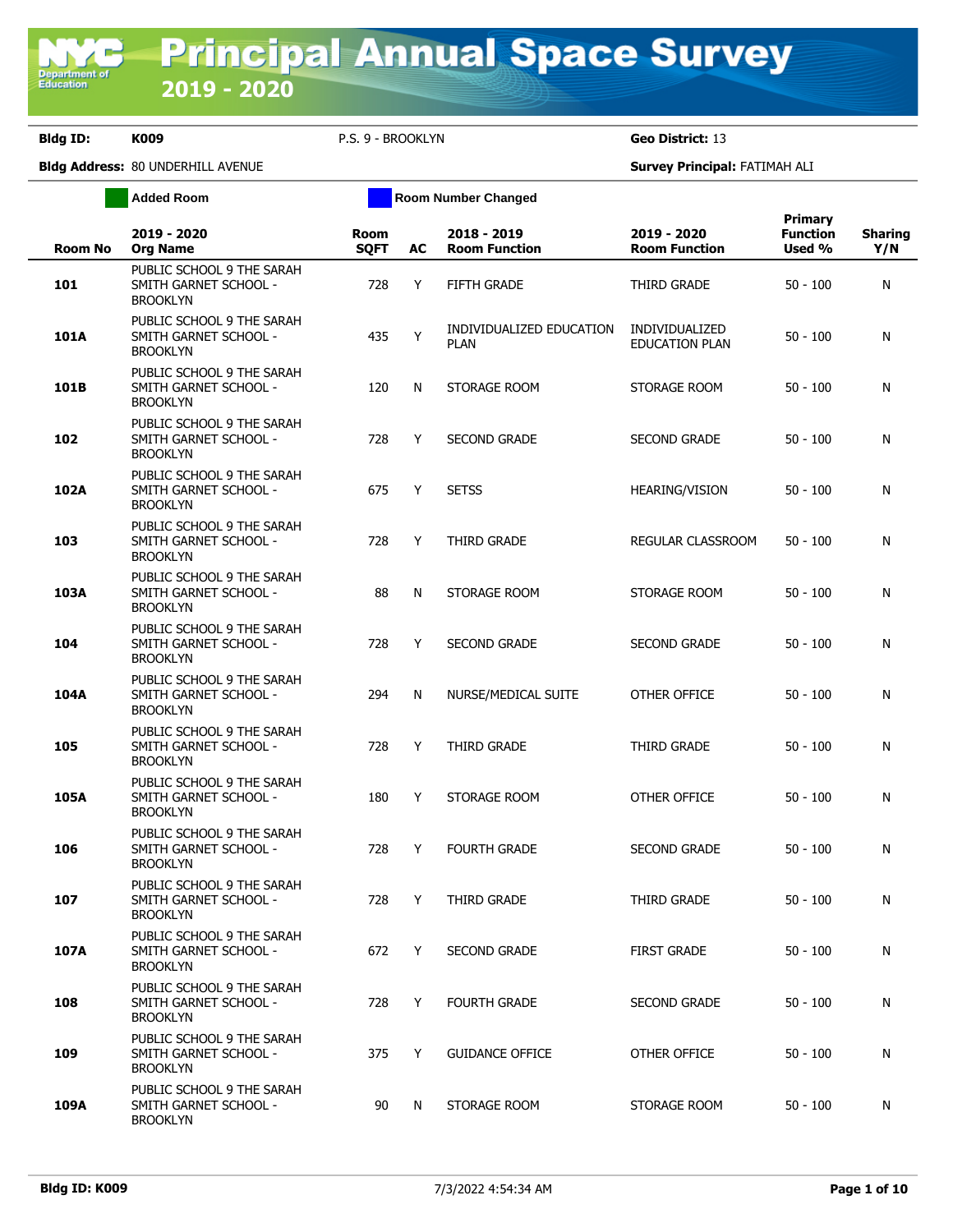**Added Room Room Room Number Changed** 

|  |  | p.s. 9 - Brooklyn |  |
|--|--|-------------------|--|
|  |  |                   |  |

| <b>Room No</b> | 2019 - 2020<br><b>Org Name</b>                                        | Room<br><b>SQFT</b> | AC | 2018 - 2019<br><b>Room Function</b>             | 2019 - 2020<br><b>Room Function</b>                       | Primary<br><b>Function</b><br>Used % | <b>Sharing</b><br>Y/N |
|----------------|-----------------------------------------------------------------------|---------------------|----|-------------------------------------------------|-----------------------------------------------------------|--------------------------------------|-----------------------|
| 110            | PUBLIC SCHOOL 9 THE SARAH<br>SMITH GARNET SCHOOL -<br><b>BROOKLYN</b> | 728                 | Y  | THIRD GRADE                                     | <b>SECOND GRADE</b>                                       | $50 - 100$                           | N                     |
| 110A           | PUBLIC SCHOOL 9 THE SARAH<br>SMITH GARNET SCHOOL -<br><b>BROOKLYN</b> | 567                 | Y  | NON-D75 SPED CLASSROOM                          | REGULAR CLASSROOM                                         | $50 - 100$                           | N                     |
| 110B           | PUBLIC SCHOOL 9 THE SARAH<br>SMITH GARNET SCHOOL -<br><b>BROOKLYN</b> | 80                  | N  | STORAGE ROOM                                    | STORAGE ROOM                                              | $50 - 100$                           | N                     |
| 111A           | PUBLIC SCHOOL 9 THE SARAH<br>SMITH GARNET SCHOOL -<br><b>BROOKLYN</b> | 90                  | N  | STORAGE ROOM                                    | STORAGE ROOM                                              | $50 - 100$                           | N                     |
| 112            | PUBLIC SCHOOL 9 THE SARAH<br>SMITH GARNET SCHOOL -<br><b>BROOKLYN</b> | 270                 | Y  | AP'S OFFICE                                     | OTHER OFFICE                                              | $50 - 100$                           | N                     |
| 112A           | PUBLIC SCHOOL 9 THE SARAH<br>SMITH GARNET SCHOOL -<br><b>BROOKLYN</b> | 288                 | Y  | NON-D75 SPED CLASSROOM                          | REGULAR CLASSROOM                                         | $50 - 100$                           | N                     |
| 113A           | PUBLIC SCHOOL 9 THE SARAH<br>SMITH GARNET SCHOOL -<br><b>BROOKLYN</b> | 672                 | Y  | <b>SECOND GRADE</b>                             | <b>FIRST GRADE</b>                                        | $50 - 100$                           | N                     |
| 114            | PUBLIC SCHOOL 9 THE SARAH<br>SMITH GARNET SCHOOL -<br><b>BROOKLYN</b> | 136                 | N  | STORAGE ROOM                                    | STORAGE ROOM                                              | 50 - 100                             | N                     |
| 114A           | PUBLIC SCHOOL 9 THE SARAH<br>SMITH GARNET SCHOOL -<br><b>BROOKLYN</b> | 567                 | Y  | ACADEMIC INTERVENTION<br><b>SERVICES</b>        | <b>ACADEMIC</b><br><b>INTERVENTION</b><br><b>SERVICES</b> | $50 - 100$                           | N                     |
| 115A           | PUBLIC SCHOOL 9 THE SARAH<br>SMITH GARNET SCHOOL -<br><b>BROOKLYN</b> | 672                 | N  | SECOND GRADE                                    | KINDERGARTEN                                              | $50 - 100$                           | N                     |
| 117            | PUBLIC SCHOOL 9 THE SARAH<br>SMITH GARNET SCHOOL -<br><b>BROOKLYN</b> | 56                  | N  | STORAGE ROOM                                    | STORAGE ROOM                                              | $50 - 100$                           | N                     |
| 117A           | PUBLIC SCHOOL 9 THE SARAH<br>SMITH GARNET SCHOOL -<br><b>BROOKLYN</b> | 90                  | N  | STORAGE ROOM                                    | STORAGE ROOM                                              | $50 - 100$                           | N                     |
| 119            | PUBLIC SCHOOL 9 THE SARAH<br>SMITH GARNET SCHOOL -<br><b>BROOKLYN</b> | 728                 | N  | THIRD GRADE                                     | THIRD GRADE                                               | $50 - 100$                           | N                     |
| 119A           | PUBLIC SCHOOL 9 THE SARAH<br>SMITH GARNET SCHOOL -<br><b>BROOKLYN</b> | 90                  | N  | STORAGE ROOM                                    | STORAGE ROOM                                              | $50 - 100$                           | N                     |
| 121            | PUBLIC SCHOOL 9 THE SARAH<br>SMITH GARNET SCHOOL -<br><b>BROOKLYN</b> | 728                 | Y  | <b>ICT - ELEMENTARY SCHOOL</b><br><b>GRADES</b> | ICT - ELEMENTARY<br><b>SCHOOL GRADES</b>                  | $50 - 100$                           | N                     |
| 121A           | PUBLIC SCHOOL 9 THE SARAH<br>SMITH GARNET SCHOOL -<br><b>BROOKLYN</b> | 696                 | N  | NON-D75 SPED CLASSROOM                          | NON-D75 SPED<br><b>CLASSROOM</b>                          | $50 - 100$                           | N                     |
| 122            | PUBLIC SCHOOL 9 THE SARAH<br>SMITH GARNET SCHOOL -<br><b>BROOKLYN</b> | 392                 | Y  | ACADEMIC INTERVENTION<br><b>SERVICES</b>        | <b>ACADEMIC</b><br><b>INTERVENTION</b><br><b>SERVICES</b> | 50 - 100                             | N                     |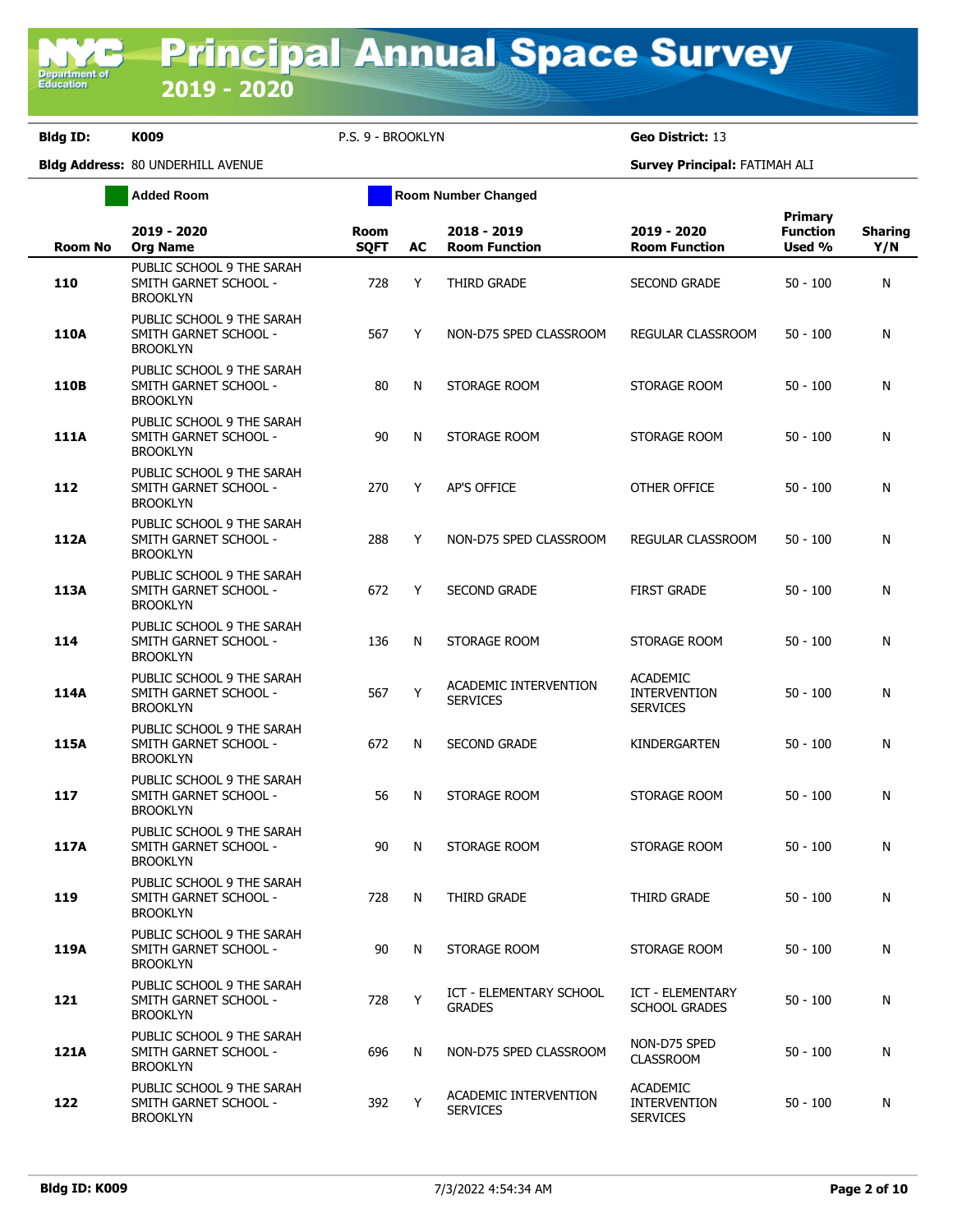**Added Room Room Room Number Changed** 

|  | .S. 9 - BROOKLYN |  |
|--|------------------|--|
|  |                  |  |

| <b>Room No</b> | 2019 - 2020<br><b>Org Name</b>                                        | <b>Room</b><br><b>SQFT</b> | AC | 2018 - 2019<br><b>Room Function</b>      | 2019 - 2020<br><b>Room Function</b>                       | Primary<br><b>Function</b><br>Used % | <b>Sharing</b><br>Y/N |
|----------------|-----------------------------------------------------------------------|----------------------------|----|------------------------------------------|-----------------------------------------------------------|--------------------------------------|-----------------------|
| 122A           | PUBLIC SCHOOL 9 THE SARAH<br>SMITH GARNET SCHOOL -<br><b>BROOKLYN</b> | 435                        | Y  | <b>SPEECH</b>                            | <b>SPEECH</b>                                             | $50 - 100$                           | N                     |
| 122B           | PUBLIC SCHOOL 9 THE SARAH<br>SMITH GARNET SCHOOL -<br><b>BROOKLYN</b> | 192                        | N  | STORAGE ROOM                             | STORAGE ROOM                                              | $50 - 100$                           | N                     |
| 123            | PUBLIC SCHOOL 9 THE SARAH<br>SMITH GARNET SCHOOL -<br><b>BROOKLYN</b> | 198                        | Y  | SOCIAL WORKER/COUNSELOR                  | <b>SOCIAL</b><br>WORKER/COUNSELOR                         | $50 - 100$                           | N                     |
| 124            | PUBLIC SCHOOL 9 THE SARAH<br>SMITH GARNET SCHOOL -<br><b>BROOKLYN</b> | 390                        | Y  | ACADEMIC INTERVENTION<br><b>SERVICES</b> | <b>RESOURCE ROOM</b>                                      | $50 - 100$                           | N                     |
| 124A           | PUBLIC SCHOOL 9 THE SARAH<br>SMITH GARNET SCHOOL -<br><b>BROOKLYN</b> | 435                        | Y  | ACADEMIC INTERVENTION<br><b>SERVICES</b> | <b>ACADEMIC</b><br><b>INTERVENTION</b><br><b>SERVICES</b> | $50 - 100$                           | N                     |
| 126            | PUBLIC SCHOOL 9 THE SARAH<br>SMITH GARNET SCHOOL -<br><b>BROOKLYN</b> | 286                        | Y  | <b>GENERAL BUILDING SUPPORT</b>          | <b>GENERAL BUILDING</b><br><b>SUPPORT</b>                 | $50 - 100$                           | N                     |
| 126A           | PUBLIC SCHOOL 9 THE SARAH<br>SMITH GARNET SCHOOL -<br><b>BROOKLYN</b> | 120                        | N  | STORAGE ROOM                             | STORAGE ROOM                                              | $50 - 100$                           | N                     |
| 127            | PUBLIC SCHOOL 9 THE SARAH<br>SMITH GARNET SCHOOL -<br><b>BROOKLYN</b> | 180                        | Y  | OTHER OFFICE                             | STORAGE ROOM                                              | $50 - 100$                           | N                     |
| 128            | PUBLIC SCHOOL 9 THE SARAH<br>SMITH GARNET SCHOOL -<br><b>BROOKLYN</b> | 400                        | Y  | PRINCIPAL'S OFFICE                       | PRINCIPAL'S OFFICE                                        | $50 - 100$                           | N                     |
| 130            | PUBLIC SCHOOL 9 THE SARAH<br>SMITH GARNET SCHOOL -<br><b>BROOKLYN</b> | 812                        | Y  | <b>GENERAL/MAIN OFFICE</b>               | GENERAL/MAIN<br><b>OFFICE</b>                             | $50 - 100$                           | N                     |
| 132/A/B        | PUBLIC SCHOOL 9 THE SARAH<br>SMITH GARNET SCHOOL -<br><b>BROOKLYN</b> | 1260                       | N  | NURSE/MEDICAL SUITE                      | NURSE/MEDICAL<br><b>SUITE</b>                             | $50 - 100$                           | N                     |
| 134            | PUBLIC SCHOOL 9 THE SARAH<br>SMITH GARNET SCHOOL -<br><b>BROOKLYN</b> | 702                        | N  | PARENT'S ROOM                            | PARENT'S ROOM                                             | $50 - 100$                           | N                     |
| 201            | PUBLIC SCHOOL 9 THE SARAH<br>SMITH GARNET SCHOOL -<br><b>BROOKLYN</b> | 728                        | Y  | REGULAR CLASSROOM                        | <b>FIFTH GRADE</b>                                        | $50 - 100$                           | N                     |
| 201A           | PUBLIC SCHOOL 9 THE SARAH<br>SMITH GARNET SCHOOL -<br><b>BROOKLYN</b> | 448                        | Y  | MULTI-PURPOSE CLASSROOM                  | <b>MULTI-PURPOSE</b><br><b>CLASSROOM</b>                  | $50 - 100$                           | N                     |
| 201B           | PUBLIC SCHOOL 9 THE SARAH<br>SMITH GARNET SCHOOL -<br><b>BROOKLYN</b> | 120                        | N  | MULTI-PURPOSE CLASSROOM                  | <b>MULTI-PURPOSE</b><br><b>CLASSROOM</b>                  | $50 - 100$                           | N                     |
| 202            | PUBLIC SCHOOL 9 THE SARAH<br>SMITH GARNET SCHOOL -<br><b>BROOKLYN</b> | 728                        | Y  | REGULAR CLASSROOM                        | FIFTH GRADE                                               | $50 - 100$                           | N                     |
| 202A           | PUBLIC SCHOOL 9 THE SARAH<br>SMITH GARNET SCHOOL -<br><b>BROOKLYN</b> | 756                        | Y  | <b>GUIDANCE OFFICE</b>                   | OTHER OFFICE                                              | $50 - 100$                           | N                     |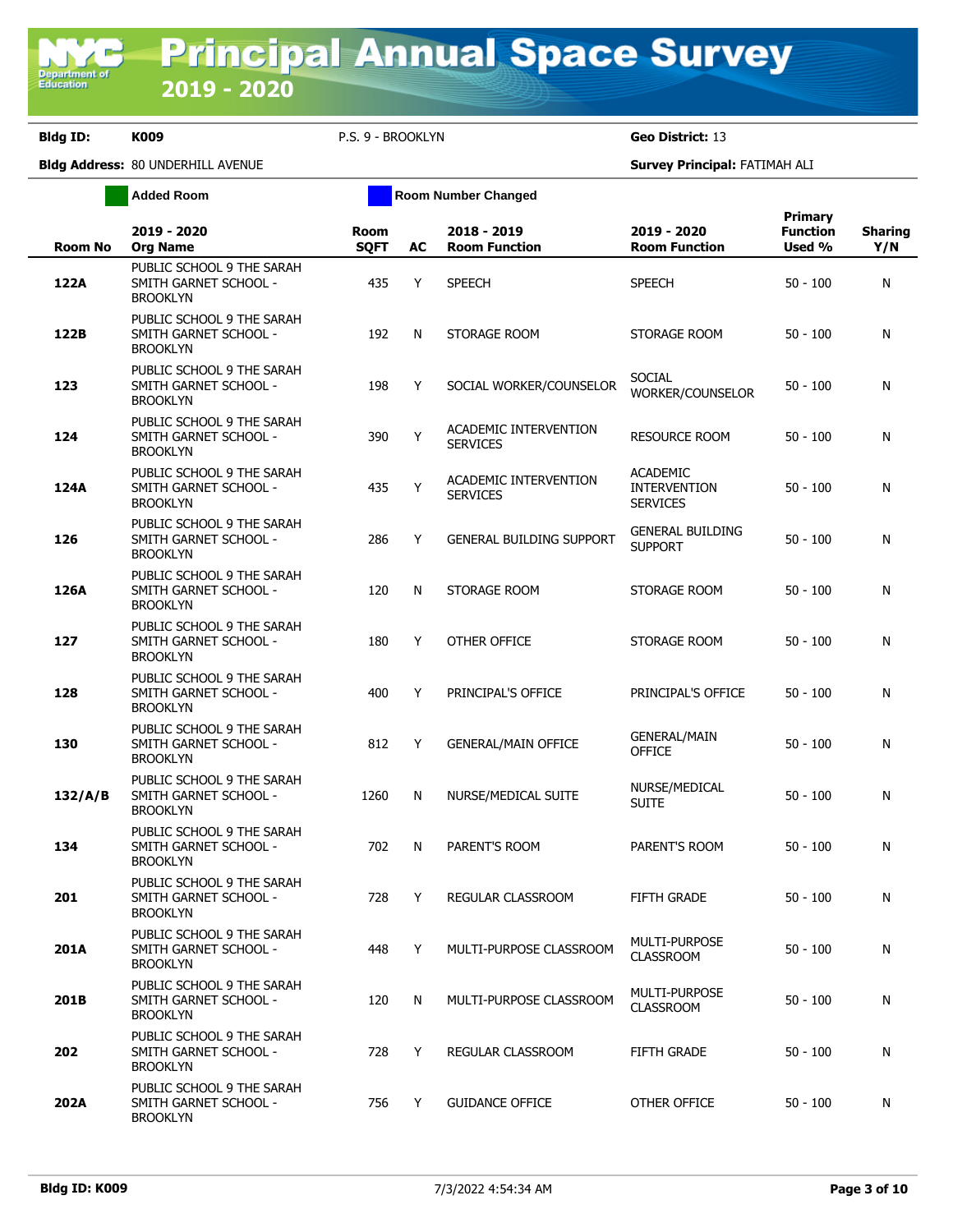**Added Room Room Room Number Changed** 

| <b>Room No</b> | 2019 - 2020<br><b>Org Name</b>                                        | Room<br><b>SQFT</b> | AC | 2018 - 2019<br><b>Room Function</b>             | 2019 - 2020<br><b>Room Function</b>                       | <b>Primary</b><br><b>Function</b><br>Used % | <b>Sharing</b><br>Y/N |
|----------------|-----------------------------------------------------------------------|---------------------|----|-------------------------------------------------|-----------------------------------------------------------|---------------------------------------------|-----------------------|
| 202A1          | PUBLIC SCHOOL 9 THE SARAH<br>SMITH GARNET SCHOOL -<br><b>BROOKLYN</b> | 60                  | N  | <b>GUIDANCE OFFICE</b>                          | OTHER OFFICE                                              | $50 - 100$                                  | N                     |
| 203            | PUBLIC SCHOOL 9 THE SARAH<br>SMITH GARNET SCHOOL -<br><b>BROOKLYN</b> | 728                 | Y  | REGULAR CLASSROOM                               | FIFTH GRADE                                               | $50 - 100$                                  | N                     |
| 203A           | PUBLIC SCHOOL 9 THE SARAH<br>SMITH GARNET SCHOOL -<br><b>BROOKLYN</b> | 88                  | N  | SPECIAL ED SUPPORT                              | SPECIAL ED SUPPORT                                        | $50 - 100$                                  | N                     |
| 204            | PUBLIC SCHOOL 9 THE SARAH<br>SMITH GARNET SCHOOL -<br><b>BROOKLYN</b> | 728                 | Y  | REGULAR CLASSROOM                               | <b>FOURTH GRADE</b>                                       | $50 - 100$                                  | N                     |
| 205            | PUBLIC SCHOOL 9 THE SARAH<br>SMITH GARNET SCHOOL -<br><b>BROOKLYN</b> | 728                 | N  | REGULAR CLASSROOM                               | <b>FIFTH GRADE</b>                                        | $50 - 100$                                  | N                     |
| 205A           | PUBLIC SCHOOL 9 THE SARAH<br>SMITH GARNET SCHOOL -<br><b>BROOKLYN</b> | 180                 | N  | ACADEMIC INTERVENTION<br><b>SERVICES</b>        | <b>ACADEMIC</b><br><b>INTERVENTION</b><br><b>SERVICES</b> | $50 - 100$                                  | N                     |
| 206            | PUBLIC SCHOOL 9 THE SARAH<br>SMITH GARNET SCHOOL -<br><b>BROOKLYN</b> | 728                 | Y  | REGULAR CLASSROOM                               | <b>FOURTH GRADE</b>                                       | $50 - 100$                                  | N                     |
| 207            | PUBLIC SCHOOL 9 THE SARAH<br>SMITH GARNET SCHOOL -<br><b>BROOKLYN</b> | 728                 | Y  | ICT - ELEMENTARY SCHOOL<br><b>GRADES</b>        | <b>FIFTH GRADE</b>                                        | $50 - 100$                                  | N                     |
| 207A           | PUBLIC SCHOOL 9 THE SARAH<br>SMITH GARNET SCHOOL -<br><b>BROOKLYN</b> | 672                 | Y  | MUSIC ROOM                                      | MUSIC ROOM                                                | $50 - 100$                                  | N                     |
| 208            | PUBLIC SCHOOL 9 THE SARAH<br>SMITH GARNET SCHOOL -<br><b>BROOKLYN</b> | 728                 | Y  | REGULAR CLASSROOM                               | <b>FOURTH GRADE</b>                                       | $50 - 100$                                  | N                     |
| 208A           | PUBLIC SCHOOL 9 THE SARAH<br>SMITH GARNET SCHOOL -<br><b>BROOKLYN</b> | 783                 | Y  | OT/PT                                           | OT/PT                                                     | $50 - 100$                                  | N                     |
| 209            | PUBLIC SCHOOL 9 THE SARAH<br>SMITH GARNET SCHOOL -<br><b>BROOKLYN</b> | 375                 | Y  | <b>AP'S OFFICE</b>                              | AP'S OFFICE                                               | $50 - 100$                                  | N                     |
| 209A           | PUBLIC SCHOOL 9 THE SARAH<br>SMITH GARNET SCHOOL -<br><b>BROOKLYN</b> | 90                  | N  | THEATRE ARTS/DRAMA                              | <b>THEATRE</b><br>ARTS/DRAMA                              | $50 - 100$                                  | N                     |
| 210            | PUBLIC SCHOOL 9 THE SARAH<br>SMITH GARNET SCHOOL -<br><b>BROOKLYN</b> | 783                 | Y  | <b>ICT - ELEMENTARY SCHOOL</b><br><b>GRADES</b> | <b>FOURTH GRADE</b>                                       | $50 - 100$                                  | N                     |
| 210A           | PUBLIC SCHOOL 9 THE SARAH<br>SMITH GARNET SCHOOL -<br><b>BROOKLYN</b> | 650                 | Y  | REGULAR CLASSROOM                               | NON-D75 SPED<br><b>CLASSROOM</b>                          | $50 - 100$                                  | N                     |
| 211A           | PUBLIC SCHOOL 9 THE SARAH<br>SMITH GARNET SCHOOL -<br><b>BROOKLYN</b> | 90                  | N  | <b>GENERAL BUILDING SUPPORT</b>                 | <b>GENERAL BUILDING</b><br><b>SUPPORT</b>                 | $50 - 100$                                  | N                     |
| 212            | PUBLIC SCHOOL 9 THE SARAH<br>SMITH GARNET SCHOOL -<br><b>BROOKLYN</b> | 364                 | Y  | SBST                                            | <b>SBST</b>                                               | $50 - 100$                                  | N                     |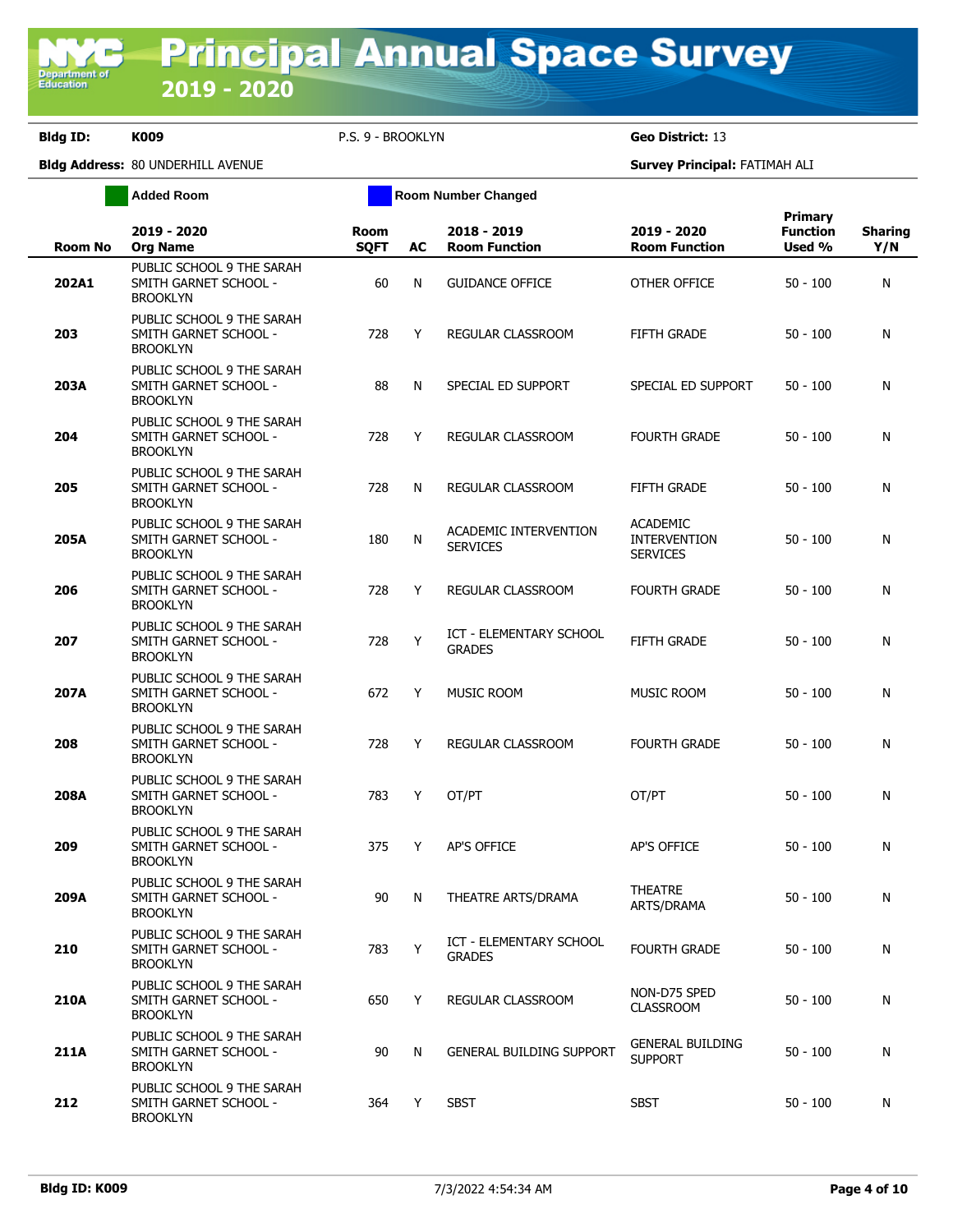**Added Room Room Room Number Changed** 

| <b>Room No</b> | 2019 - 2020<br><b>Org Name</b>                                        | <b>Room</b><br><b>SQFT</b> | AC | 2018 - 2019<br><b>Room Function</b> | 2019 - 2020<br><b>Room Function</b>       | <b>Primary</b><br><b>Function</b><br>Used % | <b>Sharing</b><br>Y/N |
|----------------|-----------------------------------------------------------------------|----------------------------|----|-------------------------------------|-------------------------------------------|---------------------------------------------|-----------------------|
| 213A           | PUBLIC SCHOOL 9 THE SARAH<br>SMITH GARNET SCHOOL -<br><b>BROOKLYN</b> | 672                        | Y  | SCIENCE DEMO ROOM                   | SCIENCE DEMO ROOM                         | $50 - 100$                                  | N                     |
| 215A           | PUBLIC SCHOOL 9 THE SARAH<br>SMITH GARNET SCHOOL -<br><b>BROOKLYN</b> | 672                        | Y  | MULTI-PURPOSE CLASSROOM             | MULTI-PURPOSE<br><b>CLASSROOM</b>         | $50 - 100$                                  | N                     |
| 216            | PUBLIC SCHOOL 9 THE SARAH<br>SMITH GARNET SCHOOL -<br><b>BROOKLYN</b> | 72                         | N  | STORAGE ROOM                        | STORAGE ROOM                              | $50 - 100$                                  | N                     |
| 216A           | PUBLIC SCHOOL 9 THE SARAH<br>SMITH GARNET SCHOOL -<br><b>BROOKLYN</b> | 288                        | N  | STORAGE ROOM                        | STORAGE ROOM                              | $50 - 100$                                  | N                     |
| 217            | PUBLIC SCHOOL 9 THE SARAH<br>SMITH GARNET SCHOOL -<br><b>BROOKLYN</b> | 56                         | N  | STORAGE ROOM                        | STORAGE ROOM                              | $50 - 100$                                  | N                     |
| 217A           | PUBLIC SCHOOL 9 THE SARAH<br>SMITH GARNET SCHOOL -<br><b>BROOKLYN</b> | 90                         | N  | OTHER OFFICE                        | OTHER OFFICE                              | $50 - 100$                                  | N                     |
| 218A           | PUBLIC SCHOOL 9 THE SARAH<br>SMITH GARNET SCHOOL -<br><b>BROOKLYN</b> | 441                        | Y  | <b>GENERAL BUILDING SUPPORT</b>     | <b>GENERAL BUILDING</b><br><b>SUPPORT</b> | $50 - 100$                                  | N                     |
| 218A1MR        | PUBLIC SCHOOL 9 THE SARAH<br>SMITH GARNET SCHOOL -<br><b>BROOKLYN</b> | 231                        | N  | <b>GENERAL BUILDING SUPPORT</b>     | <b>GENERAL BUILDING</b><br><b>SUPPORT</b> | $50 - 100$                                  | N                     |
| 219/21         | PUBLIC SCHOOL 9 THE SARAH<br>SMITH GARNET SCHOOL -<br><b>BROOKLYN</b> | 2072                       | N  | <b>LIBRARY</b>                      | LIBRARY                                   | $50 - 100$                                  | N                     |
| 219A           | PUBLIC SCHOOL 9 THE SARAH<br>SMITH GARNET SCHOOL -<br><b>BROOKLYN</b> | 90                         | N  | STORAGE ROOM                        | STORAGE ROOM                              | $50 - 100$                                  | N                     |
| 221A           | PUBLIC SCHOOL 9 THE SARAH<br>SMITH GARNET SCHOOL -<br><b>BROOKLYN</b> | 672                        | Y  | STORAGE ROOM                        | STORAGE ROOM                              | $50 - 100$                                  | N                     |
| 222            | PUBLIC SCHOOL 9 THE SARAH<br>SMITH GARNET SCHOOL -<br><b>BROOKLYN</b> | 175                        | N  | SCIENCE PREP ROOM                   | SCIENCE PREP ROOM                         | $50 - 100$                                  | N                     |
| 224            | PUBLIC SCHOOL 9 THE SARAH<br>SMITH GARNET SCHOOL -<br><b>BROOKLYN</b> | 925                        | Y  | <b>SCIENCE LAB</b>                  | <b>SCIENCE LAB</b>                        | $50 - 100$                                  | N                     |
| 227            | PUBLIC SCHOOL 9 THE SARAH<br>SMITH GARNET SCHOOL -<br><b>BROOKLYN</b> | 126                        | N  | STORAGE ROOM                        | STORAGE ROOM                              | $50 - 100$                                  | N                     |
| 228            | PUBLIC SCHOOL 9 THE SARAH<br>SMITH GARNET SCHOOL -<br><b>BROOKLYN</b> | 728                        | Y  | <b>SCIENCE LAB</b>                  | <b>SCIENCE LAB</b>                        | $50 - 100$                                  | N                     |
| 229            | PUBLIC SCHOOL 9 THE SARAH<br>SMITH GARNET SCHOOL -<br><b>BROOKLYN</b> | 611                        | Y  | MULTI-PURPOSE CLASSROOM             | <b>MULTI-PURPOSE</b><br><b>CLASSROOM</b>  | $50 - 100$                                  | N                     |
| 230            | PUBLIC SCHOOL 9 THE SARAH<br>SMITH GARNET SCHOOL -<br><b>BROOKLYN</b> | 728                        | Y  | ART ROOM                            | ART ROOM                                  | $50 - 100$                                  | N                     |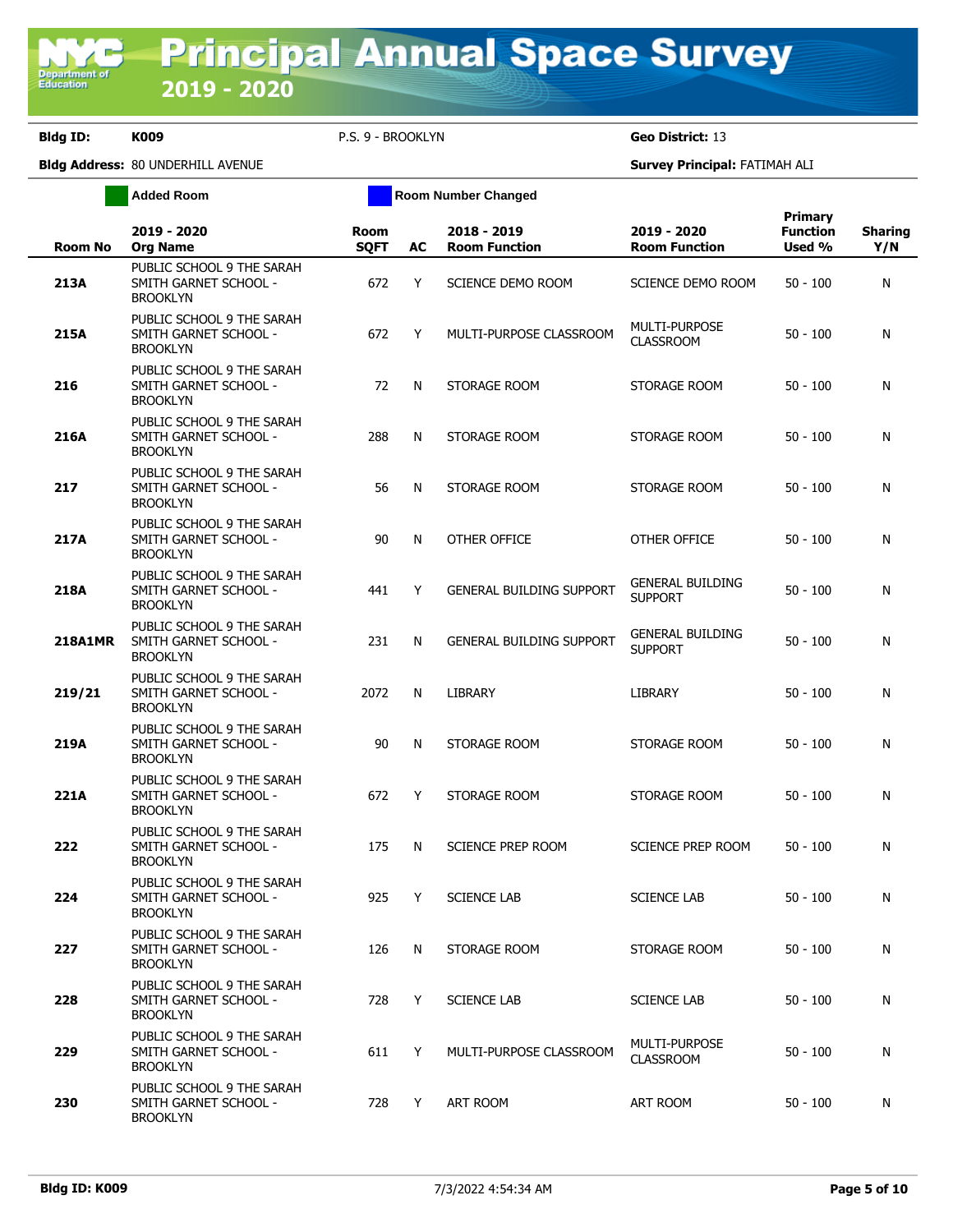**Added Room Room Room Number Changed** 

| <b>Room No</b> | 2019 - 2020<br><b>Org Name</b>                                        | <b>Room</b><br><b>SQFT</b> | AC | 2018 - 2019<br><b>Room Function</b>             | 2019 - 2020<br><b>Room Function</b>                       | Primary<br><b>Function</b><br>Used % | <b>Sharing</b><br>Y/N |
|----------------|-----------------------------------------------------------------------|----------------------------|----|-------------------------------------------------|-----------------------------------------------------------|--------------------------------------|-----------------------|
| 232            | PUBLIC SCHOOL 9 THE SARAH<br>SMITH GARNET SCHOOL -<br><b>BROOKLYN</b> | 728                        | Y  | <b>FUNDED - ESL</b>                             | <b>FUNDED - ESL</b>                                       | $50 - 100$                           | N                     |
| 233            | PUBLIC SCHOOL 9 THE SARAH<br>SMITH GARNET SCHOOL -<br><b>BROOKLYN</b> | 403                        | Y  | ACADEMIC INTERVENTION<br><b>SERVICES</b>        | <b>ACADEMIC</b><br><b>INTERVENTION</b><br><b>SERVICES</b> | $50 - 100$                           | N                     |
| 234            | PUBLIC SCHOOL 9 THE SARAH<br>SMITH GARNET SCHOOL -<br><b>BROOKLYN</b> | 702                        | Y  | <b>COMPUTER LAB</b>                             | <b>COMPUTER LAB</b>                                       | $50 - 100$                           | N                     |
| <b>AUD</b>     | PUBLIC SCHOOL 9 THE SARAH<br>SMITH GARNET SCHOOL -<br><b>BROOKLYN</b> | 3944                       | Y  | AUDITORIUM                                      | AUDITORIUM                                                | $50 - 100$                           | N                     |
| <b>AUD1</b>    | PUBLIC SCHOOL 9 THE SARAH<br>SMITH GARNET SCHOOL -<br><b>BROOKLYN</b> | 120                        | N  | DUPLICATING/COPY ROOM                           | DUPLICATING/COPY<br><b>ROOM</b>                           | $50 - 100$                           | N                     |
| B1             | PUBLIC SCHOOL 9 THE SARAH<br>SMITH GARNET SCHOOL -<br><b>BROOKLYN</b> | 728                        | N  | KINDERGARTEN                                    | KINDERGARTEN                                              | $50 - 100$                           | N                     |
| <b>B10</b>     | PUBLIC SCHOOL 9 THE SARAH<br>SMITH GARNET SCHOOL -<br><b>BROOKLYN</b> | 728                        | N  | DANCE ROOM                                      | DANCE ROOM                                                | $50 - 100$                           | N                     |
| <b>B10A</b>    | PUBLIC SCHOOL 9 THE SARAH<br>SMITH GARNET SCHOOL -<br><b>BROOKLYN</b> | 800                        | N  | PRE-K FULL DAY                                  | PRE-K FULL DAY                                            | $50 - 100$                           | N                     |
| <b>B11A</b>    | PUBLIC SCHOOL 9 THE SARAH<br>SMITH GARNET SCHOOL -<br><b>BROOKLYN</b> | 672                        | N  | <b>ICT - ELEMENTARY SCHOOL</b><br><b>GRADES</b> | REGULAR CLASSROOM                                         | $50 - 100$                           | N                     |
| <b>B12A</b>    | PUBLIC SCHOOL 9 THE SARAH<br>SMITH GARNET SCHOOL -<br><b>BROOKLYN</b> | 850                        | N  | PRE-K FULL DAY                                  | PRE-K FULL DAY                                            | $50 - 100$                           | N                     |
| <b>B13A</b>    | PUBLIC SCHOOL 9 THE SARAH<br>SMITH GARNET SCHOOL -<br><b>BROOKLYN</b> | 90                         | N  | STORAGE ROOM                                    | STORAGE ROOM                                              | $50 - 100$                           | N                     |
| <b>B15A</b>    | PUBLIC SCHOOL 9 THE SARAH<br>SMITH GARNET SCHOOL -<br><b>BROOKLYN</b> | 90                         | N  | STORAGE ROOM                                    | STORAGE ROOM                                              | $50 - 100$                           | N                     |
| <b>B17A</b>    | PUBLIC SCHOOL 9 THE SARAH<br>SMITH GARNET SCHOOL -<br><b>BROOKLYN</b> | 672                        | N. | <b>FIRST GRADE</b>                              | <b>FIRST GRADE</b>                                        | $50 - 100$                           | N                     |
| <b>B18A</b>    | PUBLIC SCHOOL 9 THE SARAH<br>SMITH GARNET SCHOOL -<br><b>BROOKLYN</b> | 882                        | N  | PRE-K FULL DAY                                  | PRE-K FULL DAY                                            | $50 - 100$                           | N                     |
| <b>B19</b>     | PUBLIC SCHOOL 9 THE SARAH<br>SMITH GARNET SCHOOL -<br><b>BROOKLYN</b> | 756                        | N  | KINDERGARTEN                                    | KINDERGARTEN                                              | $50 - 100$                           | N                     |
| <b>B19A</b>    | PUBLIC SCHOOL 9 THE SARAH<br>SMITH GARNET SCHOOL -<br><b>BROOKLYN</b> | 672                        | N  | <b>FIRST GRADE</b>                              | FIRST GRADE                                               | $50 - 100$                           | N                     |
| <b>B1A-MR</b>  | PUBLIC SCHOOL 9 THE SARAH<br>SMITH GARNET SCHOOL -<br><b>BROOKLYN</b> | 91                         | N  | <b>GENERAL BUILDING SUPPORT</b>                 | <b>GENERAL BUILDING</b><br><b>SUPPORT</b>                 | 50 - 100                             | N                     |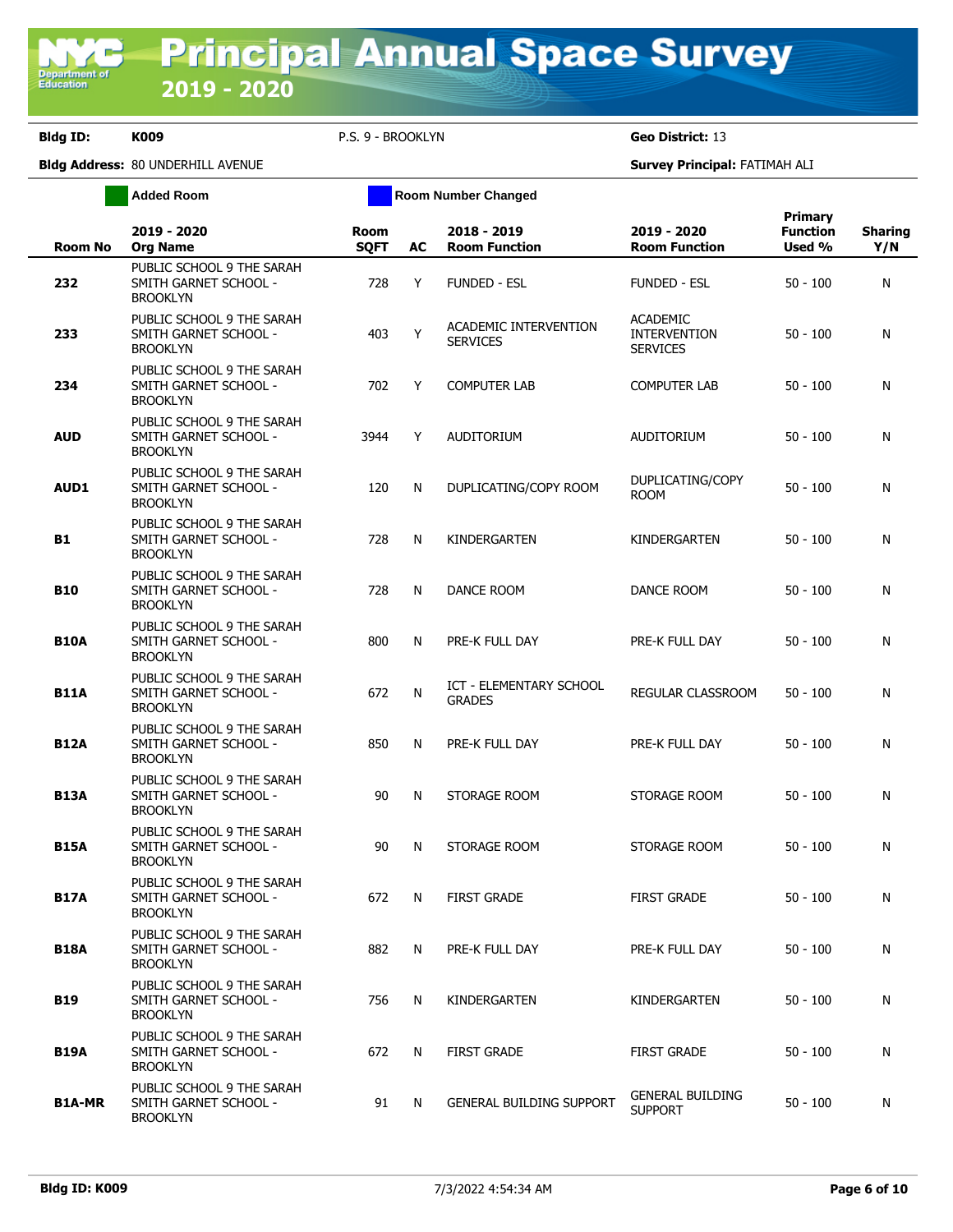**Added Room Room Room Number Changed** 

| <b>Room No</b>   | 2019 - 2020<br><b>Org Name</b>                                        | <b>Room</b><br><b>SQFT</b> | AC | 2018 - 2019<br><b>Room Function</b> | 2019 - 2020<br><b>Room Function</b>       | <b>Primary</b><br><b>Function</b><br>Used % | <b>Sharing</b><br>Y/N |
|------------------|-----------------------------------------------------------------------|----------------------------|----|-------------------------------------|-------------------------------------------|---------------------------------------------|-----------------------|
| <b>B2</b>        | PUBLIC SCHOOL 9 THE SARAH<br>SMITH GARNET SCHOOL -<br><b>BROOKLYN</b> | 784                        | N  | PRE-K FULL DAY                      | PRE-K FULL DAY                            | $50 - 100$                                  | N                     |
| <b>B21</b>       | PUBLIC SCHOOL 9 THE SARAH<br>SMITH GARNET SCHOOL -<br><b>BROOKLYN</b> | 702                        | N  | NON-D75 SPED CLASSROOM              | ICT - ELEMENTARY<br><b>SCHOOL GRADES</b>  | $50 - 100$                                  | N                     |
| <b>B21A</b>      | PUBLIC SCHOOL 9 THE SARAH<br>SMITH GARNET SCHOOL -<br><b>BROOKLYN</b> | 90                         | N  | STORAGE ROOM                        | STORAGE ROOM                              | $50 - 100$                                  | N                     |
| <b>B23A</b>      | PUBLIC SCHOOL 9 THE SARAH<br>SMITH GARNET SCHOOL -<br><b>BROOKLYN</b> | 90                         | N  | STORAGE ROOM                        | STORAGE ROOM                              | $50 - 100$                                  | N                     |
| <b>B25A</b>      | PUBLIC SCHOOL 9 THE SARAH<br>SMITH GARNET SCHOOL -<br><b>BROOKLYN</b> | 672                        | N  | <b>FIRST GRADE</b>                  | <b>FIRST GRADE</b>                        | $50 - 100$                                  | N                     |
| <b>B26</b>       | PUBLIC SCHOOL 9 THE SARAH<br>SMITH GARNET SCHOOL -<br><b>BROOKLYN</b> | 196                        | N  | STORAGE ROOM                        | STORAGE ROOM                              | $50 - 100$                                  | N                     |
| <b>B27</b>       | PUBLIC SCHOOL 9 THE SARAH<br>SMITH GARNET SCHOOL -<br><b>BROOKLYN</b> | 320                        | N  | STORAGE ROOM                        | STORAGE ROOM                              | $50 - 100$                                  | N                     |
| <b>B28</b>       | PUBLIC SCHOOL 9 THE SARAH<br>SMITH GARNET SCHOOL -<br><b>BROOKLYN</b> | 171                        | N  | STORAGE ROOM                        | STORAGE ROOM                              | $50 - 100$                                  | N                     |
| B <sub>2</sub> A | PUBLIC SCHOOL 9 THE SARAH<br>SMITH GARNET SCHOOL -<br><b>BROOKLYN</b> | 374                        | N  | STORAGE ROOM                        | STORAGE ROOM                              | $50 - 100$                                  | N                     |
| <b>B3</b>        | PUBLIC SCHOOL 9 THE SARAH<br>SMITH GARNET SCHOOL -<br><b>BROOKLYN</b> | 728                        | N  | KINDERGARTEN                        | KINDERGARTEN                              | $50 - 100$                                  | N                     |
| <b>B31A-MR</b>   | PUBLIC SCHOOL 9 THE SARAH<br>SMITH GARNET SCHOOL -<br><b>BROOKLYN</b> | 54                         | N  | <b>GENERAL BUILDING SUPPORT</b>     | <b>GENERAL BUILDING</b><br><b>SUPPORT</b> | $50 - 100$                                  | N                     |
| <b>B34</b>       | PUBLIC SCHOOL 9 THE SARAH<br>SMITH GARNET SCHOOL -<br><b>BROOKLYN</b> | 675                        | Y  | <b>TEACHER'S CAFETERIA</b>          | <b>TEACHER'S</b><br><b>CAFETERIA</b>      | $50 - 100$                                  | N                     |
| <b>B36</b>       | PUBLIC SCHOOL 9 THE SARAH<br>SMITH GARNET SCHOOL -<br><b>BROOKLYN</b> | 240                        | N  | STORAGE ROOM                        | STORAGE ROOM                              | $50 - 100$                                  | N                     |
| B3A              | PUBLIC SCHOOL 9 THE SARAH<br>SMITH GARNET SCHOOL -<br><b>BROOKLYN</b> | 120                        | Y  | STORAGE ROOM                        | STORAGE ROOM                              | $50 - 100$                                  | N                     |
| <b>B4</b>        | PUBLIC SCHOOL 9 THE SARAH<br>SMITH GARNET SCHOOL -<br><b>BROOKLYN</b> | 756                        | N  | PRE-K FULL DAY                      | PRE-K FULL DAY                            | $50 - 100$                                  | N                     |
| B4A              | PUBLIC SCHOOL 9 THE SARAH<br>SMITH GARNET SCHOOL -<br><b>BROOKLYN</b> | 56                         | N  | STORAGE ROOM                        | STORAGE ROOM                              | $50 - 100$                                  | N                     |
| <b>B5</b>        | PUBLIC SCHOOL 9 THE SARAH<br>SMITH GARNET SCHOOL -<br><b>BROOKLYN</b> | 728                        | N  | KINDERGARTEN                        | KINDERGARTEN                              | $50 - 100$                                  | N                     |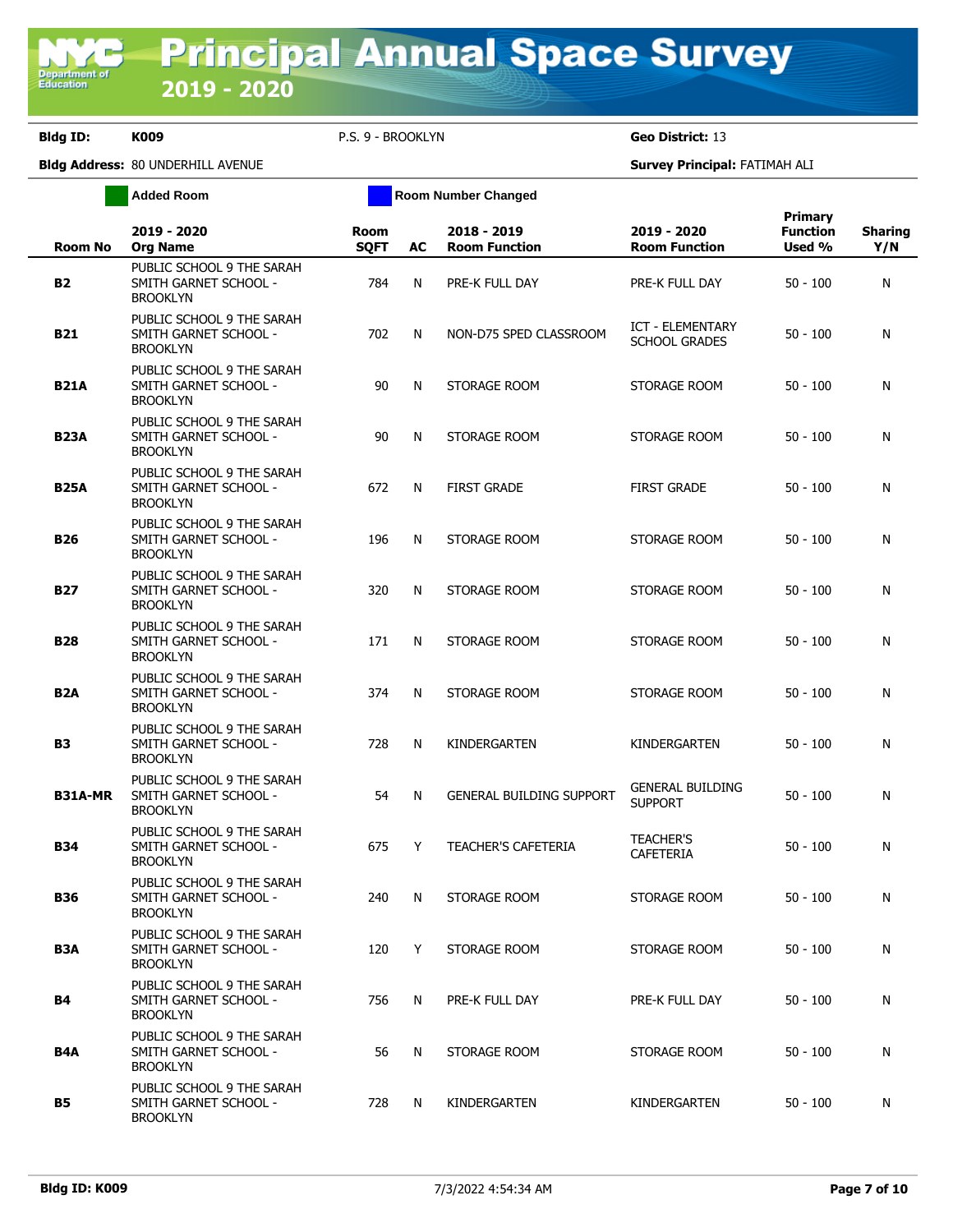**Added Room Room Room Number Changed** 

| <b>Room No</b>   | 2019 - 2020<br><b>Org Name</b>                                        | <b>Room</b><br><b>SQFT</b> | AC | 2018 - 2019<br><b>Room Function</b> | 2019 - 2020<br><b>Room Function</b>       | Primary<br><b>Function</b><br>Used % | <b>Sharing</b><br>Y/N |
|------------------|-----------------------------------------------------------------------|----------------------------|----|-------------------------------------|-------------------------------------------|--------------------------------------|-----------------------|
| <b>B5A-MR</b>    | PUBLIC SCHOOL 9 THE SARAH<br>SMITH GARNET SCHOOL -<br><b>BROOKLYN</b> | 77                         | N  | <b>GENERAL BUILDING SUPPORT</b>     | <b>GENERAL BUILDING</b><br><b>SUPPORT</b> | $50 - 100$                           | N                     |
| В6               | PUBLIC SCHOOL 9 THE SARAH<br>SMITH GARNET SCHOOL -<br><b>BROOKLYN</b> | 784                        | N  | PRE-K FULL DAY                      | PRE-K FULL DAY                            | $50 - 100$                           | N                     |
| <b>B7</b>        | PUBLIC SCHOOL 9 THE SARAH<br>SMITH GARNET SCHOOL -<br><b>BROOKLYN</b> | 728                        | N  | KINDERGARTEN                        | KINDERGARTEN                              | $50 - 100$                           | N                     |
| <b>B8</b>        | PUBLIC SCHOOL 9 THE SARAH<br>SMITH GARNET SCHOOL -<br><b>BROOKLYN</b> | 784                        | N  | PRE-K FULL DAY                      | PRE-K FULL DAY                            | $50 - 100$                           | N                     |
| <b>B8A</b>       | PUBLIC SCHOOL 9 THE SARAH<br>SMITH GARNET SCHOOL -<br><b>BROOKLYN</b> | 115                        | N  | STORAGE ROOM                        | STORAGE ROOM                              | $50 - 100$                           | N                     |
| <b>B9</b>        | PUBLIC SCHOOL 9 THE SARAH<br>SMITH GARNET SCHOOL -<br><b>BROOKLYN</b> | 252                        | Y  | OTHER OFFICE                        | OTHER OFFICE                              | $50 - 100$                           | N                     |
| B <sub>9</sub> A | PUBLIC SCHOOL 9 THE SARAH<br>SMITH GARNET SCHOOL -<br><b>BROOKLYN</b> | 180                        | N  | <b>SETSS</b>                        | <b>SETSS</b>                              | $50 - 100$                           | N                     |
| <b>BR</b>        | PUBLIC SCHOOL 9 THE SARAH<br>SMITH GARNET SCHOOL -<br><b>BROOKLYN</b> | 2500                       | N  | <b>GENERAL BUILDING SUPPORT</b>     | <b>GENERAL BUILDING</b><br><b>SUPPORT</b> | $50 - 100$                           | N                     |
| <b>GYM</b>       | PUBLIC SCHOOL 9 THE SARAH<br>SMITH GARNET SCHOOL -<br><b>BROOKLYN</b> | 3657                       | Y  | <b>GYMNASIUM</b>                    | <b>GYMNASIUM</b>                          | $50 - 100$                           | N                     |
| GYM1             | PUBLIC SCHOOL 9 THE SARAH<br>SMITH GARNET SCHOOL -<br><b>BROOKLYN</b> | 135                        | N  | STORAGE ROOM                        | STORAGE ROOM                              | $50 - 100$                           | N                     |
| GYM2             | PUBLIC SCHOOL 9 THE SARAH<br>SMITH GARNET SCHOOL -<br><b>BROOKLYN</b> | 91                         | N  | STORAGE ROOM                        | STORAGE ROOM                              | $50 - 100$                           | N                     |
| GYM3             | PUBLIC SCHOOL 9 THE SARAH<br>SMITH GARNET SCHOOL -<br><b>BROOKLYN</b> | 168                        | N  | OTHER OFFICE                        | OTHER OFFICE                              | $50 - 100$                           | N                     |
| KIT              | PUBLIC SCHOOL 9 THE SARAH<br>SMITH GARNET SCHOOL -<br><b>BROOKLYN</b> | 850                        | N  | <b>KITCHEN</b>                      | <b>KITCHEN</b>                            | $50 - 100$                           | N                     |
| KIT1             | PUBLIC SCHOOL 9 THE SARAH<br>SMITH GARNET SCHOOL -<br><b>BROOKLYN</b> | 195                        | N  | STORAGE ROOM                        | STORAGE ROOM                              | $50 - 100$                           | N                     |
| <b>MR-1</b>      | PUBLIC SCHOOL 9 THE SARAH<br>SMITH GARNET SCHOOL -<br><b>BROOKLYN</b> | 5460                       | N  | <b>GENERAL BUILDING SUPPORT</b>     | <b>GENERAL BUILDING</b><br><b>SUPPORT</b> | $50 - 100$                           | N                     |
| <b>MR-2</b>      | PUBLIC SCHOOL 9 THE SARAH<br>SMITH GARNET SCHOOL -<br><b>BROOKLYN</b> | 364                        | N  | <b>GENERAL BUILDING SUPPORT</b>     | <b>GENERAL BUILDING</b><br><b>SUPPORT</b> | $50 - 100$                           | N                     |
| <b>ST CAF</b>    | PUBLIC SCHOOL 9 THE SARAH<br>SMITH GARNET SCHOOL -<br><b>BROOKLYN</b> | 4444                       | Y  | STUDENT CAFETERIA                   | STUDENT CAFETERIA                         | $50 - 100$                           | N                     |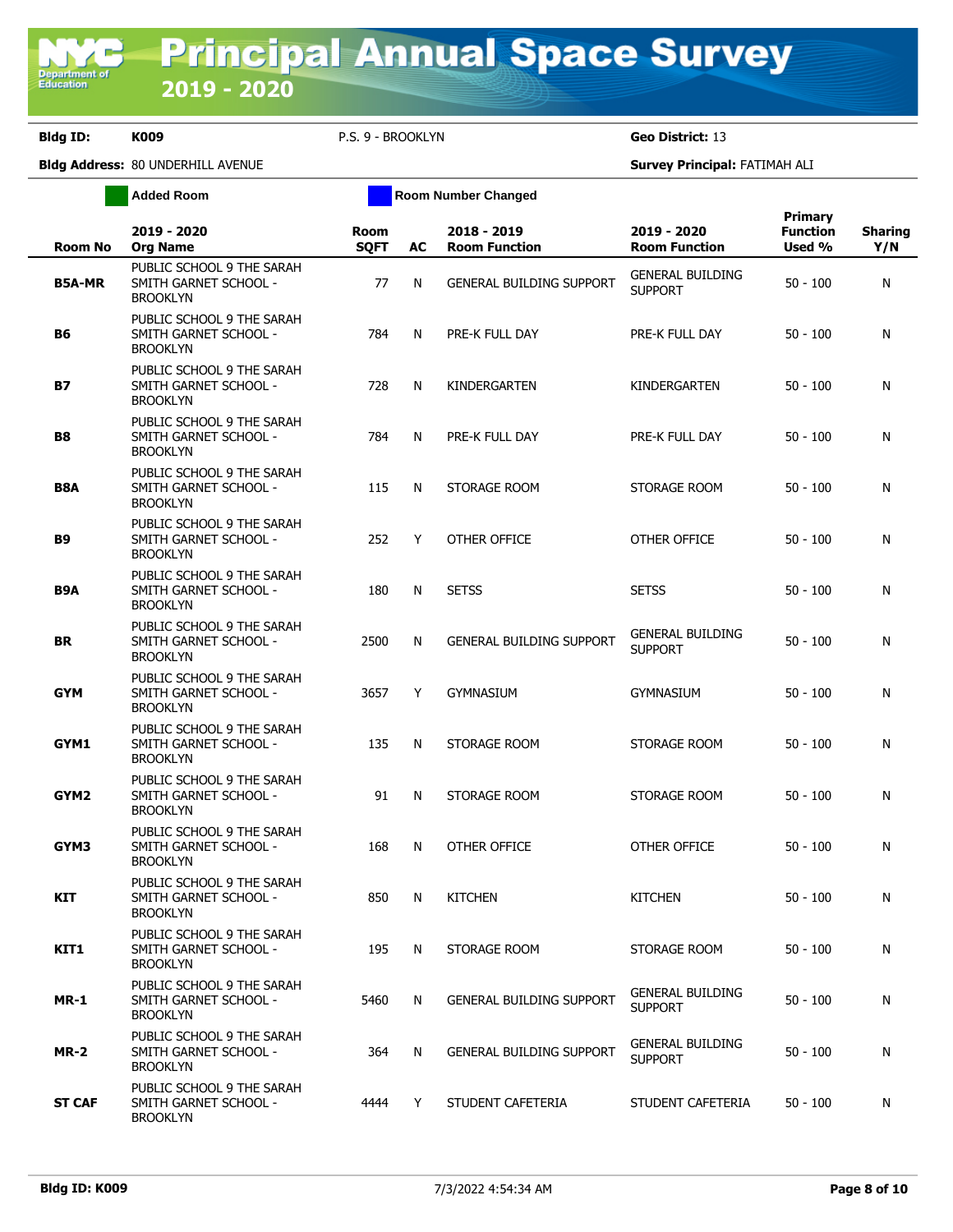| <b>Department of</b><br><b>Education</b>        | <b>Principal Annual Space Survey</b><br>2019 - 2020                                                                                                                                          |                                       |     |                                     |                                      |                                             |                       |
|-------------------------------------------------|----------------------------------------------------------------------------------------------------------------------------------------------------------------------------------------------|---------------------------------------|-----|-------------------------------------|--------------------------------------|---------------------------------------------|-----------------------|
| <b>Bldg ID:</b>                                 | K009                                                                                                                                                                                         | P.S. 9 - BROOKLYN<br>Geo District: 13 |     |                                     |                                      |                                             |                       |
|                                                 | <b>Bldg Address: 80 UNDERHILL AVENUE</b>                                                                                                                                                     |                                       |     |                                     | <b>Survey Principal: FATIMAH ALI</b> |                                             |                       |
| <b>Room Number Changed</b><br><b>Added Room</b> |                                                                                                                                                                                              |                                       |     |                                     |                                      |                                             |                       |
| <b>Room No</b>                                  | 2019 - 2020<br><b>Org Name</b>                                                                                                                                                               | Room<br><b>SOFT</b>                   | AC. | 2018 - 2019<br><b>Room Function</b> | 2019 - 2020<br><b>Room Function</b>  | <b>Primary</b><br><b>Function</b><br>Used % | <b>Sharing</b><br>Y/N |
| $STO-1$                                         | PUBLIC SCHOOL 9 THE SARAH<br>SMITH GARNET SCHOOL -<br><b>BROOKLYN</b>                                                                                                                        | 135                                   | N   | STORAGE ROOM                        | STORAGE ROOM                         | $50 - 100$                                  | N                     |
|                                                 | How many hallway bathrooms for students are there in your building?                                                                                                                          |                                       |     |                                     |                                      | 42                                          |                       |
|                                                 | Are any of the student bathrooms being shared by multiple schools?                                                                                                                           |                                       |     |                                     |                                      | N                                           |                       |
|                                                 | Are all the student bathrooms open throughout the day?                                                                                                                                       |                                       |     |                                     |                                      | Y                                           |                       |
|                                                 | Please identify the number of non-instructional spaces, not reported above, being used for<br>instructional purposes, academic intervention services, or therapeutic or counseling services: | 0                                     |     |                                     |                                      |                                             |                       |
|                                                 | Are any of those non-instructional spaces being shared?                                                                                                                                      |                                       |     |                                     |                                      | N                                           |                       |